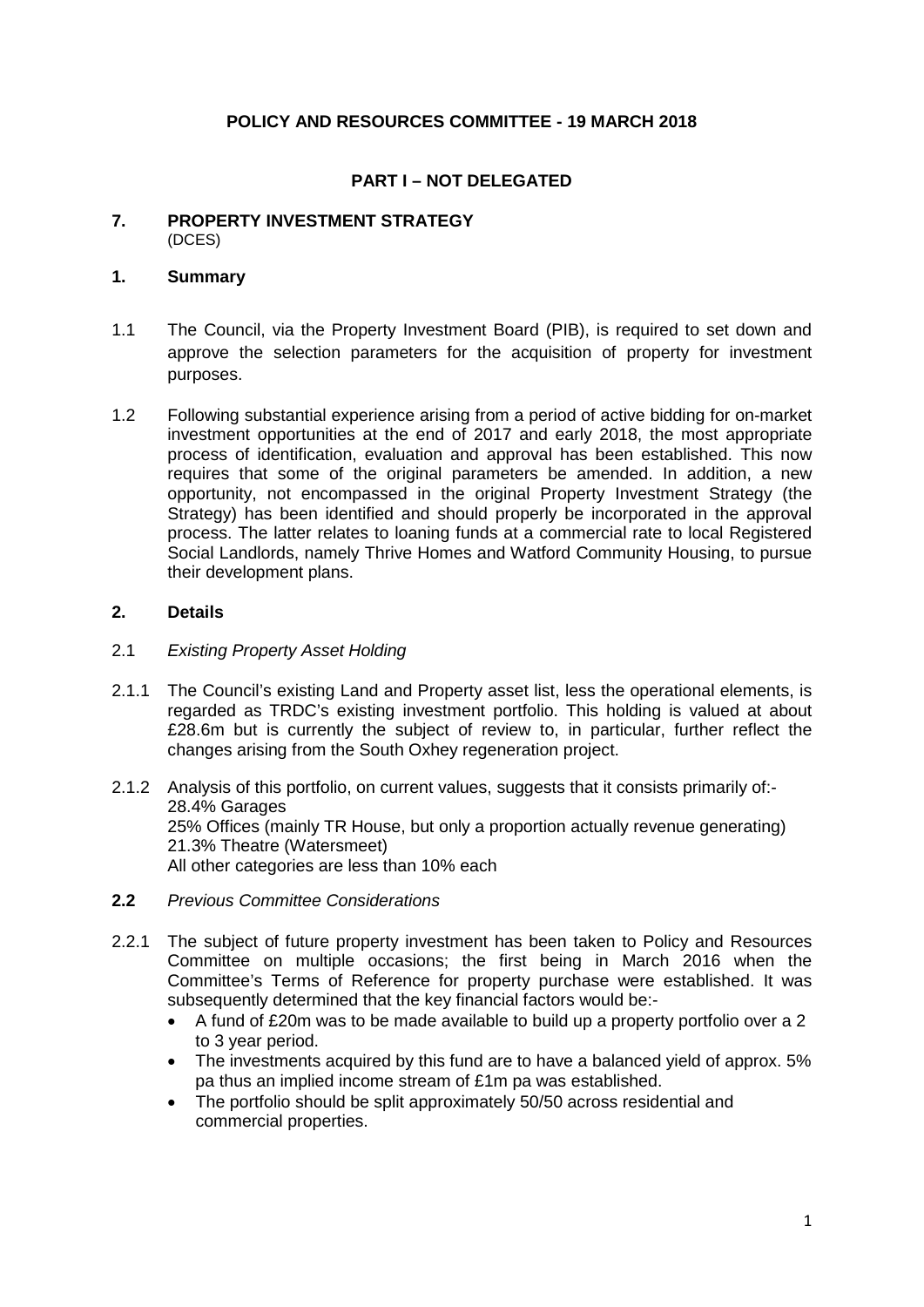- 2.2.2 Through various and subsequent reports a strategy emerged whereby the commercial property element of the portfolio should contain approximately:-
	- 30% retail
	- 30% office
	- 30% industrial
	- 10% specialist (leisure, social, energy, environmental)
- 2.2.3 The strategy states the key considerations for when an opportunity is being assessed:
	- Covenant Strength
	- Length of tenants lease
	- Rate of return and risk balance
	- Growth potential
	- Building age/condition and specification
	- Location
- 2.2.4 The last relevant report was taken to Policy and Resources Committee on 20 March 2017 which clarified certain governance issues and promoted an approval flow chart. The recommendations of that report were amended in the debate and the meeting minute summarised the primary criteria at that time as follows:-
	- The average financial return is to be 5% nett:
	- The criteria for acquisition set out in previous reports will be followed:
	- There will be a priority for development within the Three Rivers area or within 15 miles of its border;
	- The preferred development will be those schemes according with the aims of the TRDC Strategic Plan, which support the community of Three Rivers;
	- No single property asset should be worth at acquisition more than 25% of the total property portfolio;
	- The portfolio is to comprise not less than 50% and up to 80% residential and not less than 20% and up to 50% non-residential;
	- Decisions on acquisitions worth £0-5m will be in consultation with Group Leaders and the Lead Member for Resources (Shared Services);
	- Decisions on acquisitions worth above £5m will be considered only by P&R Committee;
	- The Scrutiny Panel (when called) will consist of 3 Members of the Administration and one Member of the Conservative Group and one Member of the Labour Group.

#### **2.3** *Proposed Revised Approval Process*

2.3.1 Following the recent engagement with Commercial Agents there have been a substantial number of acquisition opportunities for the Council to consider. When a suitable opportunity does come forward, there are routinely only a few days to evaluate and make a bid.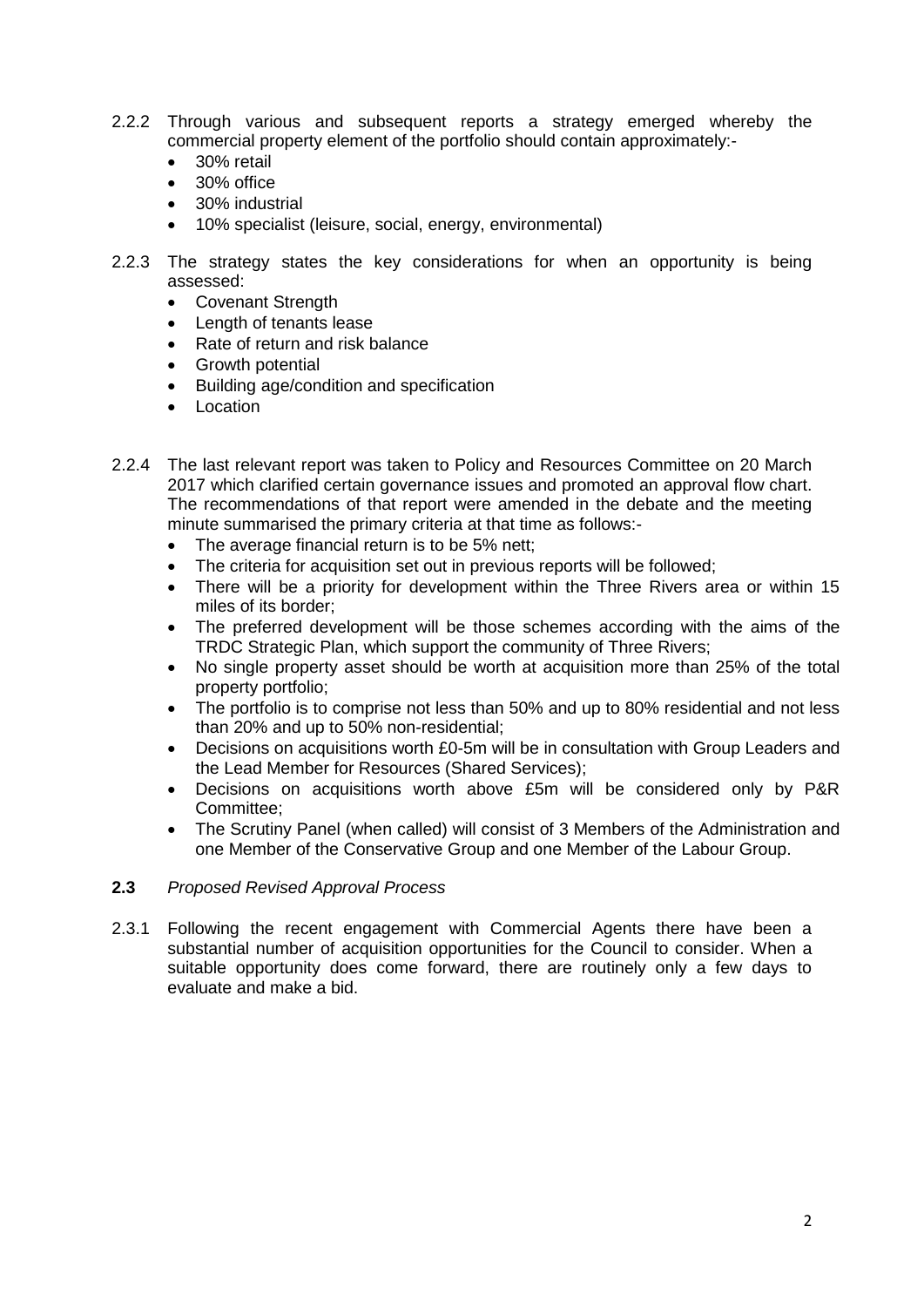- 2.3.2 So in order to be able to fully respond within the expected timescales and be able to make competitive bids in the marketplace, it is recommended that the Council's approval process is adjusted as follows:-
	- Acquisition value up to £5m to be approved by the PIB Chair in consultation with the Lead Member for Resources
	- Acquisition value between £5m and £10m to be approved by the PIB Chair in consultation with the Lead Member for Resources and Group Leaders
	- Acquisition value over £10m to be approved at Policy and Resources Committee.
- 2.3.3 Accordingly the new working arrangements would adopt a revised three stage selection and approval process for a prospective acquisition below £10m as follows:-
	- Stage 1. Having established from the sales information that the opportunity has a broad fit with TRDC criteria the details are measured in the appraisal matrix at appendix A. Provided the property meets the selection threshold scoring, and is below £5m, the known facts are shared with PIB Members and the Lead Member for Resources. If the opportunity is likely to be between £5m and £10m in value, Group Leaders will also be included in that circulation. That report will seek preliminary support to bid for the opportunity.
	- Stage 2. Assuming support, officers then instruct high level due diligence (DD) to include at least:-
	- Legal review of title and tenant lease terms,
	- Assessment of tenant covenant strength (utilising a D&B credit rating),
	- Local market research to establish trading levels and comparable values
	- A viewing of the property and immediate area by Council property officers.
	- At this point enough will be known about the opportunity to assess a value range, any potential legal issues and any other conditionality that should be included in a bid. On the basis that bids are being sought on an informal basis, a report on the above, and a suggested offer range with any recommended conditionality will be made. Circulation will be as at Stage one. Responses from Members are directed to the Chair of PIB.
	- During this time, the Agent will have made soundings as to interest in the market place for the opportunity and possibly determined the vendor's expectations. With continued support, and taking any response from the consultees into account, a bid will be instructed to be made at the consensus level.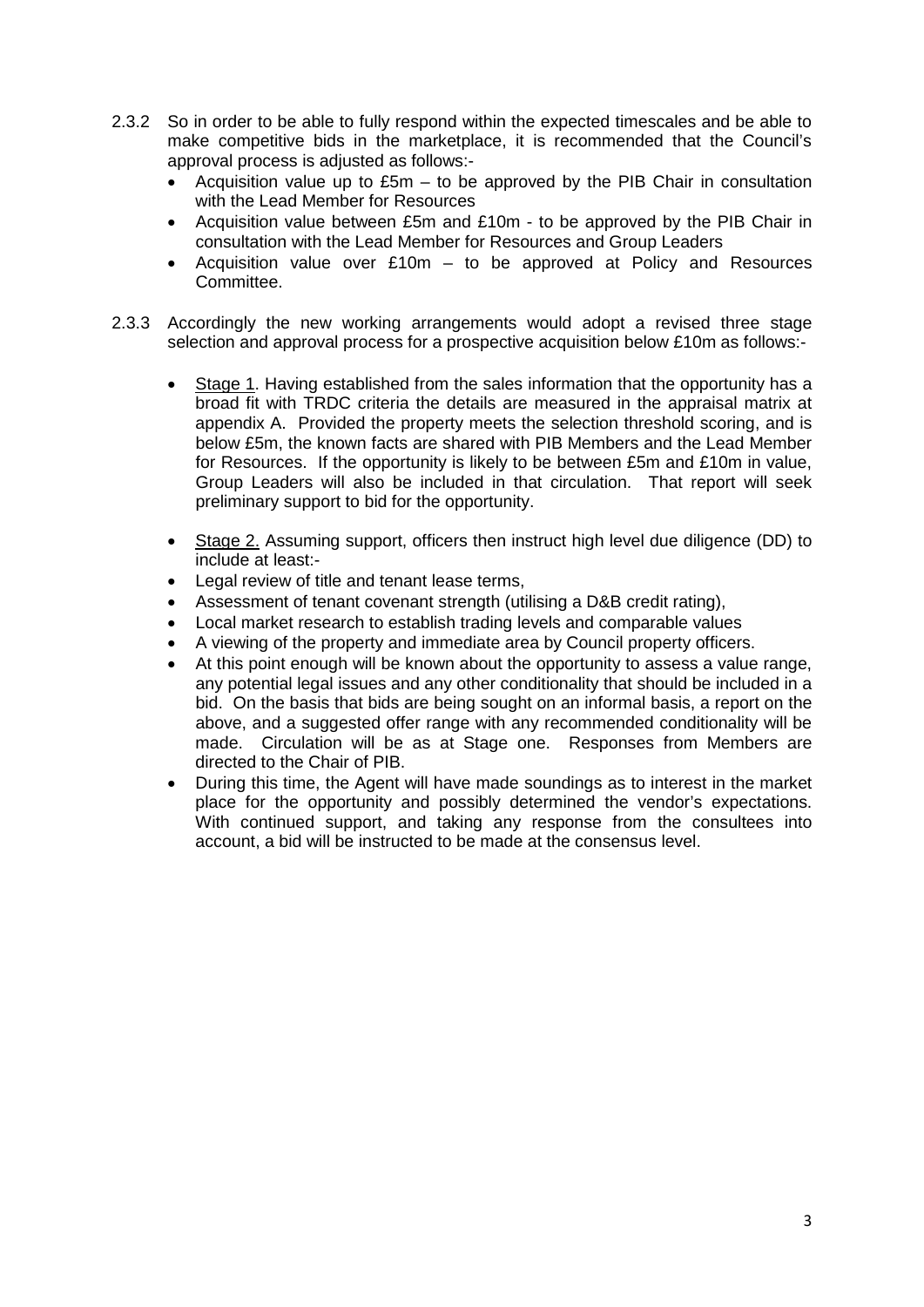- Stage 3. On the basis that the Council's bid is indicated as being the preferred offer, a period of time (normally short) will be given to conduct definitive investigations, satisfy any conditionality and formalise matters to exchange of contracts. Specifically that due diligence will cover:-
- Detailed description of the property, a market commentary and analysis of comparable evidence
- Full review of title, tenant lease terms and any restrictive covenants
- Description of the tenants and their business, D&B report on the company and intelligence on the business activity
- Business plan to include income projections, risk analysis, asset management possibilities and potential capital expenditure
- Specialist advice on the building as may be required, including condition, dilapidation issues, environmental, planning and energy performance reports
- Proposed Heads of Terms
- VAT and SDLT treatment to maximise tax-efficiency.
- Formal Valuation where required.
- 2.3.4 In the event that the Council's bid is apparently only shortlisted, and full and final bids are called for, stage 2 will be repeated, taking into account any new information and market intelligence.
- 2.3.5 As noted above, in addition to the approach of buying property to secure a financial return, the opportunity has arisen of loaning funds to Thrive Homes and Watford Community Housing at a commercial rate (not less than 5%) to enable them to pursue their development plans. This would be separate to any involvement in Joint Ventures where TRDC would be putting funds or an asset into such a vehicle. It is recommended that the approval process be similar to that for purchasing property and the recommendation below has been set out accordingly.

## **2.4 Revised Selection Criteria**

- 2.4.1 From our experience and related advice of those Agents working in our interest, it is recommended that the previously stated purchasing criteria are reviewed. In particular consideration is given to:-
	- Lowering of the priority of the location "distance from TRDC" criterion
	- Removing the portfolio 50/50 split between residential and commercial
	- Removing the 'no single property asset should be worth at acquisition more than 25% of the total property portfolio' criterion
- 2.4.2 As to the location of any investment being within 15 miles of TRDC's boundary, it is recommended that such priority be reduced. In the last three months of active search only one opportunity (representing less than 5% of the total) worthy of consideration, and fitting this criterion, came forward. The only tangible reason for having elements of the Council's investment portfolio being geographically so proximate is travel time for Officers to and from the location. On the basis that primary among the Council's selection criteria are that the investment opportunity has good tenant covenant, a reasonably long lease term and a minimal capital expenditure requirement, the distance away from TRDC is largely irrelevant. Clearly if a suitable opportunity arises it will be given due attention.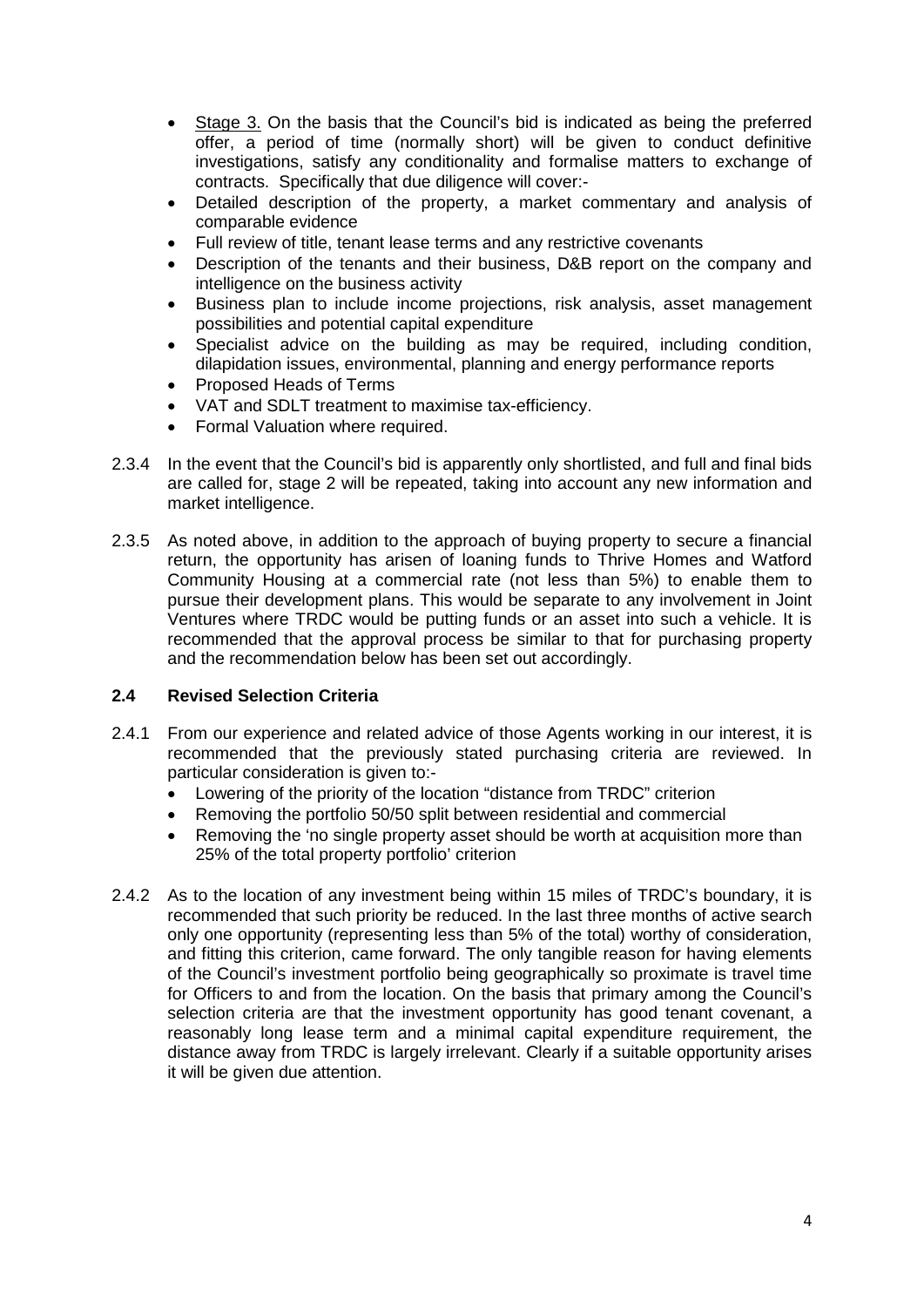- 2.4.3 As to the proportionate split between residential and commercial, it is recommended that particular guideline is set aside. This Council is already investing in residential development through its participation in Three Rivers Homes developments and its potential on-lending of funds to local Housing Associations as set out above. Further the Council are actively pursuing development opportunities, which are longer term and almost entirely residential by nature. The Council will maintain a watching brief on local residential development by others, and if suitable opportunities present themselves, they will of course be investigated.
- 2.4.4 Thus, and in the medium term of say 3 to 5 years, assuming the Council's plans come to fruition, there will be a good balance between acquired commercial investments and direct residential involvement.
- 2.4.5 With regard to the single asset value limitation, two of the more interesting opportunities investigated to date would have been precluded by this criterion, as would one of the loan to housing Association proposals which is currently being developed. It is argued that the Property Investment Board arrangements provide sufficient scrutiny to delete this criterion.
- 2.4.6 The property investment strategy will be reviewed during the year to ensure compliance with the revised CIPFA Prudential Code for Capital Finance in Local Authorities. There is at present no conflict as the Strategy does not involve borrowing money at this time.

## **3. Reasons for Recommendation**

3.1 It is necessary that Policy and Resources Committee agrees to the recommendations in order that property investment activity can proceed with some prospect of success.

## **4. Policy/Budget Reference and Implications**

## **5. Financial Implications**

- 5.1 A business case for property investment has already been presented and approved.
- 4.1 The principle of property investment has been approved at Full Council and the 2018/19 budgets onwards require a revenue source coming from this activity.

## **6. Legal Implications**

6.1 Nothing further than is referred to in this report.

## **7. Risk Management Implications**

- 7.1 The Council has agreed its risk management strategy which can be found on the website at http://www.threerivers.gov.uk. The risk management implications of this report are detailed below.
- 7.2 The subject of this report is covered by the Property and Major Projects service plan. Any risks resulting from this report will be included in the risk register and, if necessary, managed within this plan.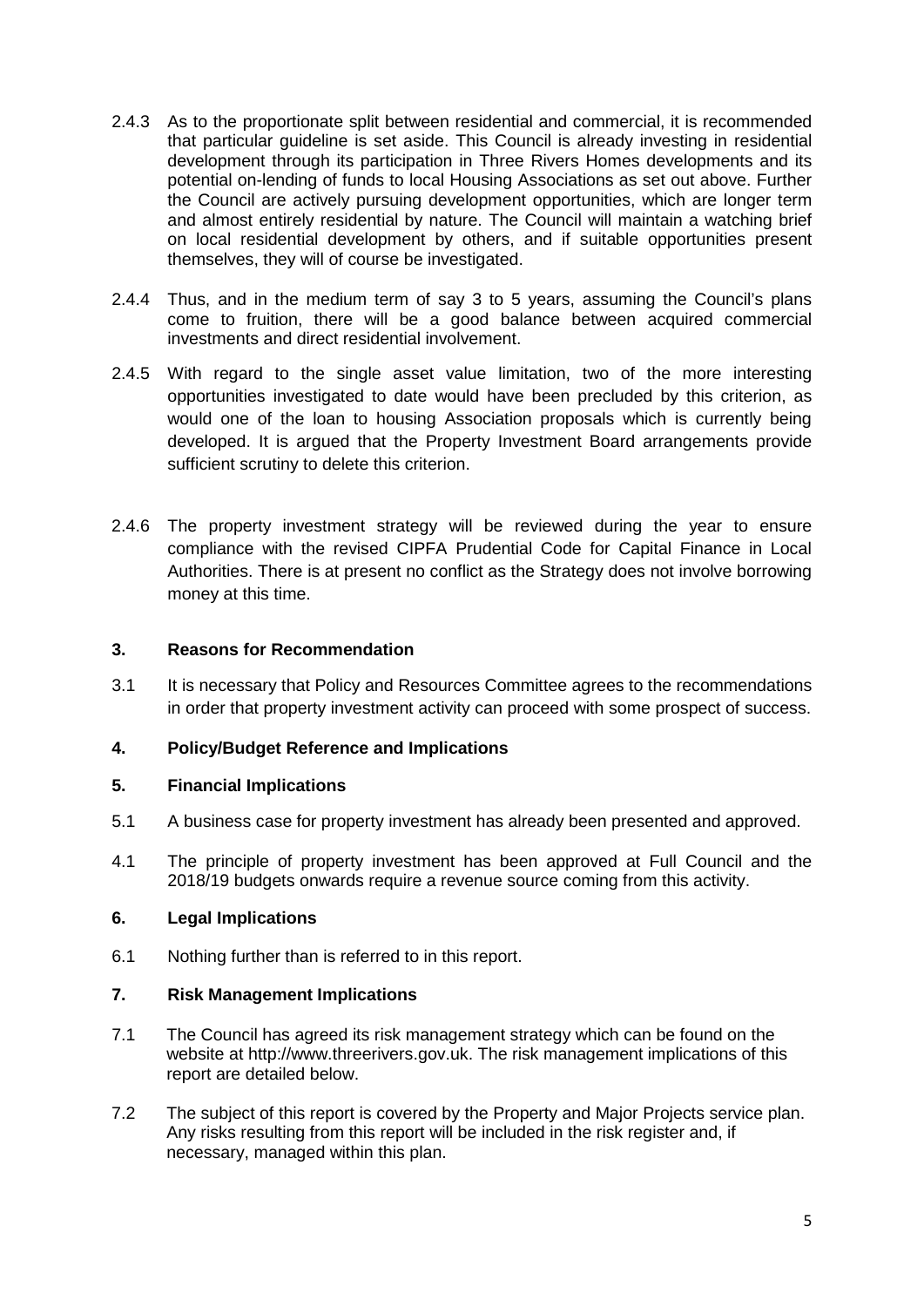7.3 The following table gives the risks if the recommendations are agreed, together with a scored assessment of their impact and likelihood:

| Description of Risk                           | Impact | Likelihood |
|-----------------------------------------------|--------|------------|
| A Housing Association defaults on a loan made |        |            |
| by the Council.                               |        |            |

7.4 The following table gives the risks if the recommendations are rejected, together with a scored assessment of their impact and likelihood:

| The above risks are plotted on the matrix below depending on the scored assessments |  |  |
|-------------------------------------------------------------------------------------|--|--|
| 2. The property investment target for the year may                                  |  |  |
| not be achieved.                                                                    |  |  |

7.5 The above risks are plotted on the matrix below depending on the scored assessments of impact and likelihood, detailed definitions of which are included in the risk management strategy. The Council has determined its aversion to risk and is prepared to tolerate risks where the combination of impact and likelihood are plotted in the shaded area of the matrix. The remaining risks require a treatment plan.

|            | A      |  |  |   |    |  | Impact              | Likelihood        |
|------------|--------|--|--|---|----|--|---------------------|-------------------|
|            | B      |  |  |   |    |  | $V =$ Catastrophic  | $A = 98\%$        |
|            | r      |  |  |   |    |  | $IV = Critical$     | $B = 75\% - 97\%$ |
|            | D      |  |  | 2 |    |  | $III =$ Significant | $C = 50\% - 74\%$ |
| Likelihood |        |  |  |   |    |  | $II = Marginal$     | $D = 25\% - 49\%$ |
|            |        |  |  |   |    |  | $=$ Negligible      | $E = 3\% - 24\%$  |
|            |        |  |  | Ш | IV |  |                     | $F = 2\%$         |
|            | Impact |  |  |   |    |  |                     |                   |
|            |        |  |  |   |    |  |                     |                   |

7.6 In the officers' opinion, the risk(s) above were they to come about would seriously prejudice the achievement of the Strategic Plan and are therefore operational risks. The effectiveness of treatment plans are reviewed by the Audit Committee annually.

## **8. Recommendations**

- 1. That the Committee approves the recommendation to revise the approval process to be as follows:- Acquisition/loan value up to  $£5m -$  to be approved by the PIB Chair in consultation with the Lead Member for Resources Acquisition/loan value between £5m and £10m - to be approved by the PIB Chair in consultation with the Lead Member for Resources and Group Leaders Acquisition/loan value over £10m – to be approved at Policy and Resources Committee.
- 2. That the Committee approves the recommendation to revise the selection criteria as follows:- Lowering of the priority of the location "distance from TRDC" criterion Remove the portfolio 50/50 split between residential and commercial Remove the 'no single property asset should be worth at acquisition more than 25% of the total property portfolio' criterion

#### **Appendix**

A – Investment Appraisal Matrix